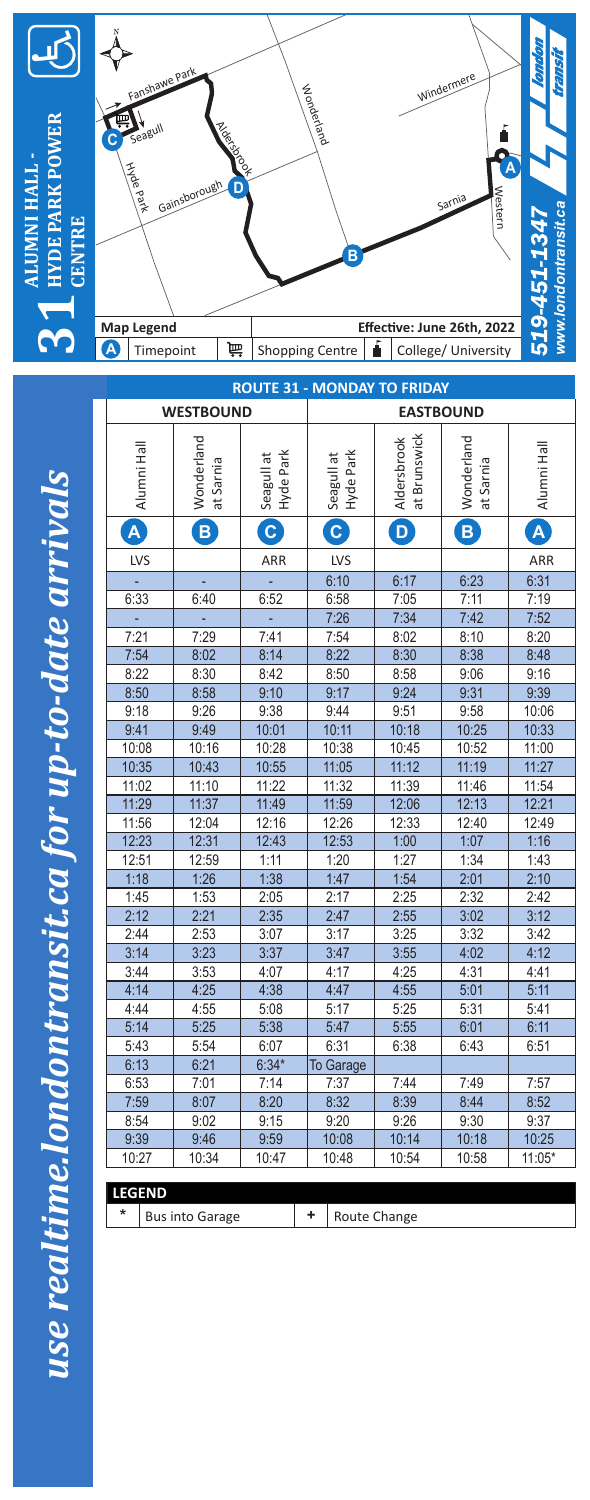| <b>ROUTE 31 - SATURDAY</b> |                         |                         |                         |                             |                         |              |
|----------------------------|-------------------------|-------------------------|-------------------------|-----------------------------|-------------------------|--------------|
|                            | <b>WESTBOUND</b>        |                         | <b>EASTBOUND</b>        |                             |                         |              |
| Alumni Hall                | Wonderland<br>at Sarnia | Seagull at<br>Hyde Park | Hyde Park<br>Seagull at | at Brunswick<br>Aldersbrook | Wonderland<br>at Sarnia | Alumni Hall  |
| $\blacktriangle$           | $\mathbf B$             | $\mathbf{C}$            | $\boxed{\text{c}}$      | D                           | $\mathbf{B}$            | $\mathbf{A}$ |
| LVS                        |                         | ARR                     | <b>LVS</b>              |                             |                         | ARR          |
| 8:30                       | 8:37                    | 8:50                    | 8:53                    | 8:59                        | 9:04                    | 9:12         |
| 9:14                       | 9:21                    | 9:34                    | 9:43                    | 9:49                        | 9:54                    | 10:02        |
|                            |                         |                         | 10:08                   | 10:15                       | 10:20                   | 10:28        |
| 10:04                      | 10:11                   | 10:23                   | 10:32                   | 10:39                       | 10:44                   | 10:52        |
| 10:29                      | 10:36                   | 10:48                   | 10:57                   | 11:04                       | 11:09                   | 11:17        |
| 10:54                      | 11:01                   | 11:13                   | 11:22                   | 11:29                       | 11:34                   | 11:42        |
| 11:19                      | 11:26                   | 11:38                   | 11:47                   | 11:54                       | 11:59                   | 12:07        |
| 11:44                      | 11:51                   | 12:03                   | 12:12                   | 12:19                       | 12:24                   | 12:32        |
| 12:09                      | 12:16                   | 12:28                   | 12:37                   | 12:44                       | 12:49                   | 12:57        |
| 12:34                      | 12:41                   | 12:53                   | 1:02                    | 1:09                        | 1:14                    | 1:22         |
| 12:59                      | 1:06                    | 1:18                    | 1:27                    | 1:34                        | 1:39                    | 1:47         |
| 1:24                       | 1:31                    | 1:43                    | 1:52                    | 1:59                        | 2:04                    | 2:12         |
| 1:49                       | 1:56                    | 2:08                    | 2:19                    | 2:27                        | 2:32                    | 2:40         |
| 2:16                       | 2:24                    | 2:36                    | 2:46                    | 2:54                        | 2:59                    | 3:07         |
| 2:43                       | 2:51                    | 3:03                    | 3:13                    | 3:21                        | 3:26                    | 3:34         |
| 3:10                       | 3:18                    | 3:30                    | 3:40                    | 3:48                        | 3:53                    | 4:01         |
| 3:37                       | 3:45                    | 3:57                    | 4:07                    | 4:15                        | 4:20                    | 4:28         |
| 4:04                       | 4:12                    | 4:24                    | 4:34                    | 4:42                        | 4:47                    | 4:55         |
| 4:31                       | 4:39                    | 4:51                    | 5:01                    | 5:09                        | 5:14                    | 5:22         |
| 4:58                       | 5:06                    | 5:18                    | 5:28                    | 5:36                        | 5:41                    | 5:49         |
| 5:25                       | 5:33                    | $5:45*$                 |                         | To Garage                   |                         |              |
| 5:52                       | 6:00                    | 6:13                    | 6:20                    | 6:27                        | 6:32                    | 6:40         |
| 6:43                       | 6:49                    | 7:02                    | 7:12                    | 7:19                        | 7:24                    | 7:32         |
| 7:34                       | 7:40                    | 7:53                    | 8:03                    | 8:10                        | 8:15                    | 8:23         |
| 8:26                       | 8:32                    | 8:45                    | 8:55                    | 9:02                        | 9:06                    | 9:13         |
| 9:16                       | 9:22                    | 9:34                    | 9:41                    | 9:48                        | 9:52                    | 9:59         |
| 10:02                      | 10:08                   | 10:20                   | 10:25                   | 10:32                       | 10:36                   | 10:43        |
| 11:02*<br>10:44<br>10:50   |                         |                         | To Garage               |                             |                         |              |

**LEGEND**

\* Bus into Garage **+** Route Change